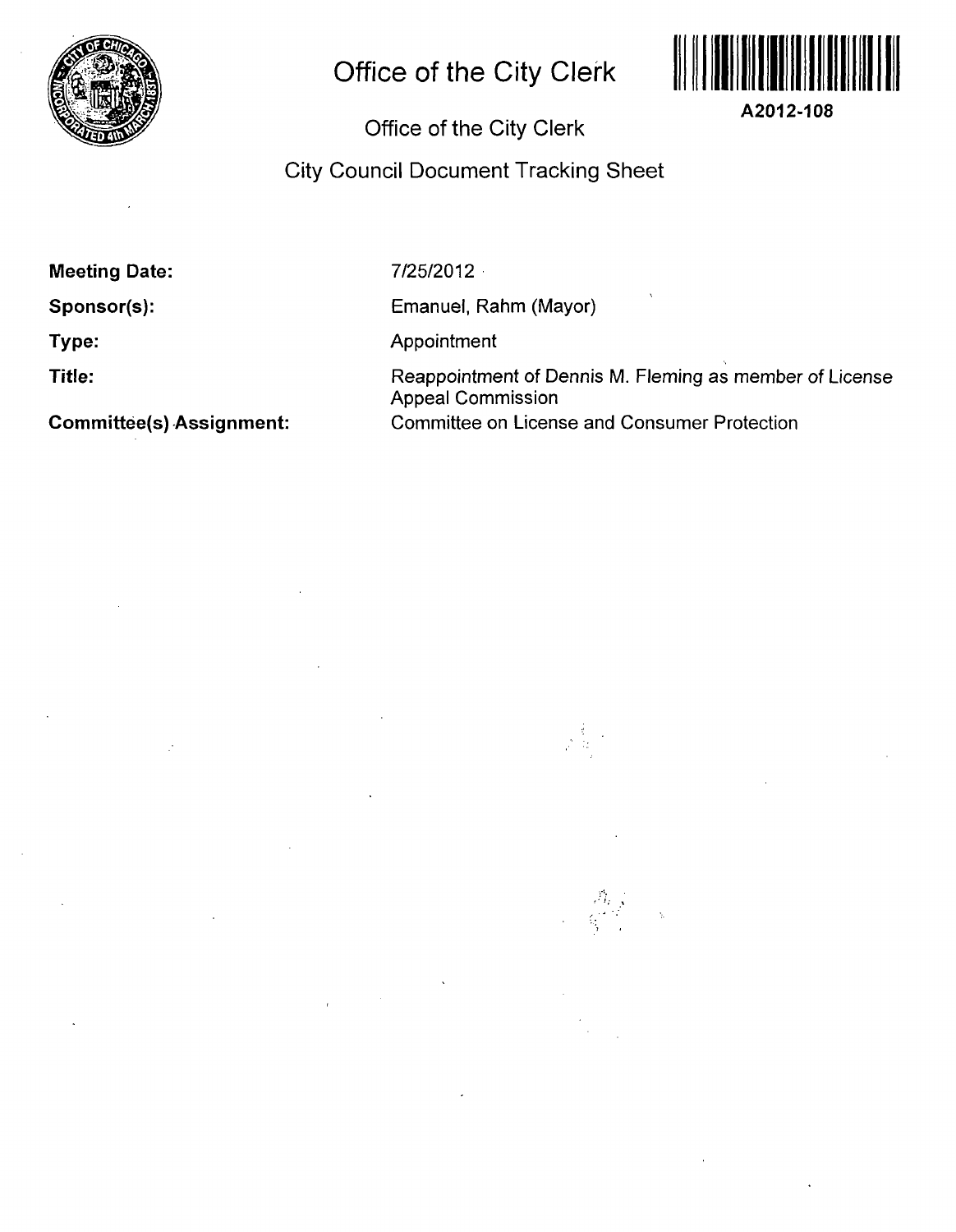Chicago, September 12, 2012

To the President and Members of the City Council:

Your Committee on License and Consumer Protection, having under consideration an appointment introduced by Mayor Rahm Emanuel (which was referred on July 25, 2012), reappointing Dennis Fleming as a member of the License Appeal Commission, begs leave to recommend that Your Honorable Body  $p$  a s s the appointment which is transmitted herewith.

This recommendation was concurred in by a viva voce vote of the members of the committee on August 29, 2012.

Respectfully submitted.

**E**MMA MITTS CHAIRMAN, COMMITTEE ON LICENSE AND CONSUMER PROTECTION